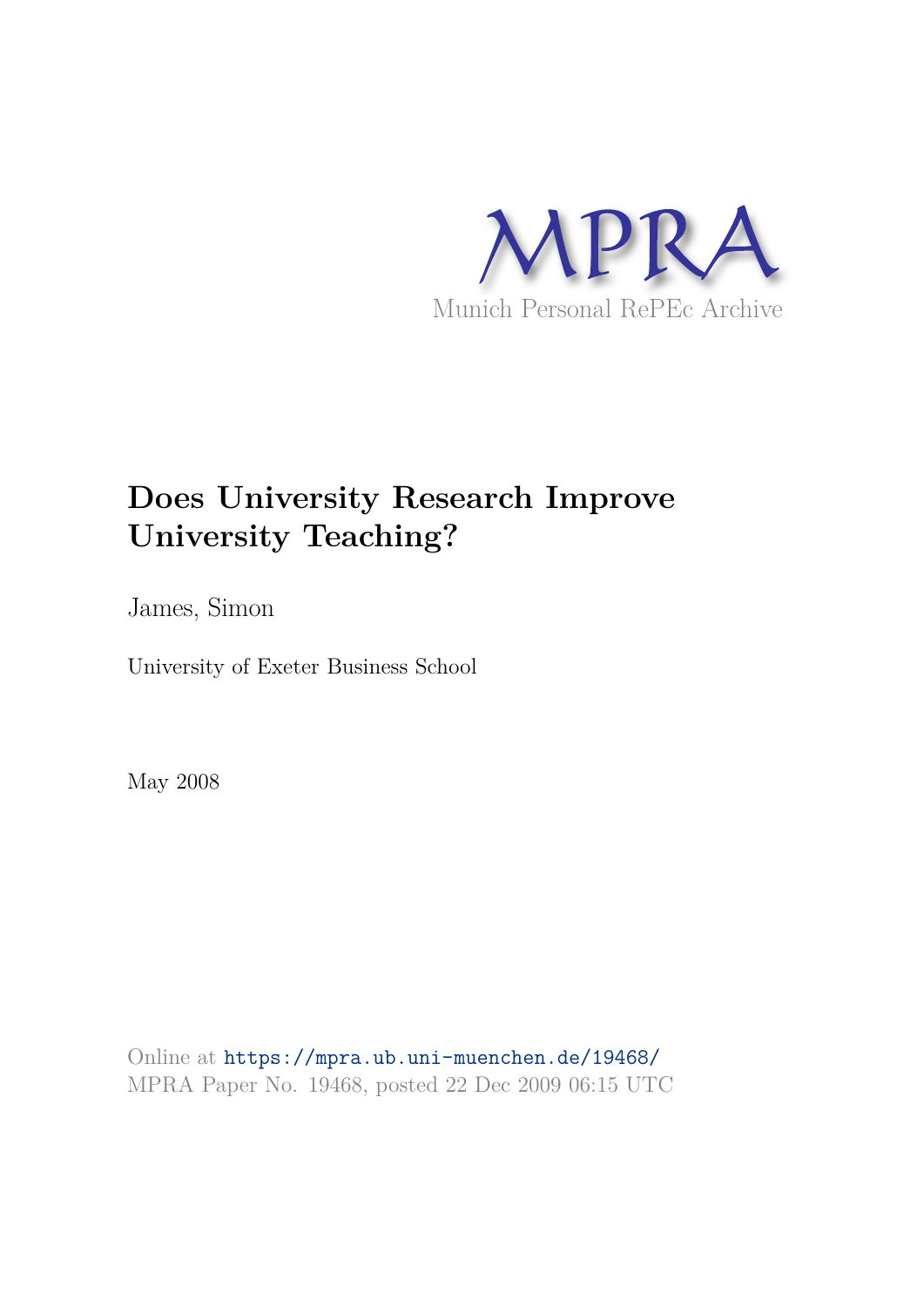# **Does University Research Improve University Teaching?**

**Simon James** 

The Higher Education Academy Conference Harrogate International Centre, UK 1-3 July 2008

Contact: Simon James, School of Business and Economics, University of Exeter, Streatham Court, Rennes Drive, Exeter, EX4 4AF, United Kingdom. Email: srjames@ex.ac.uk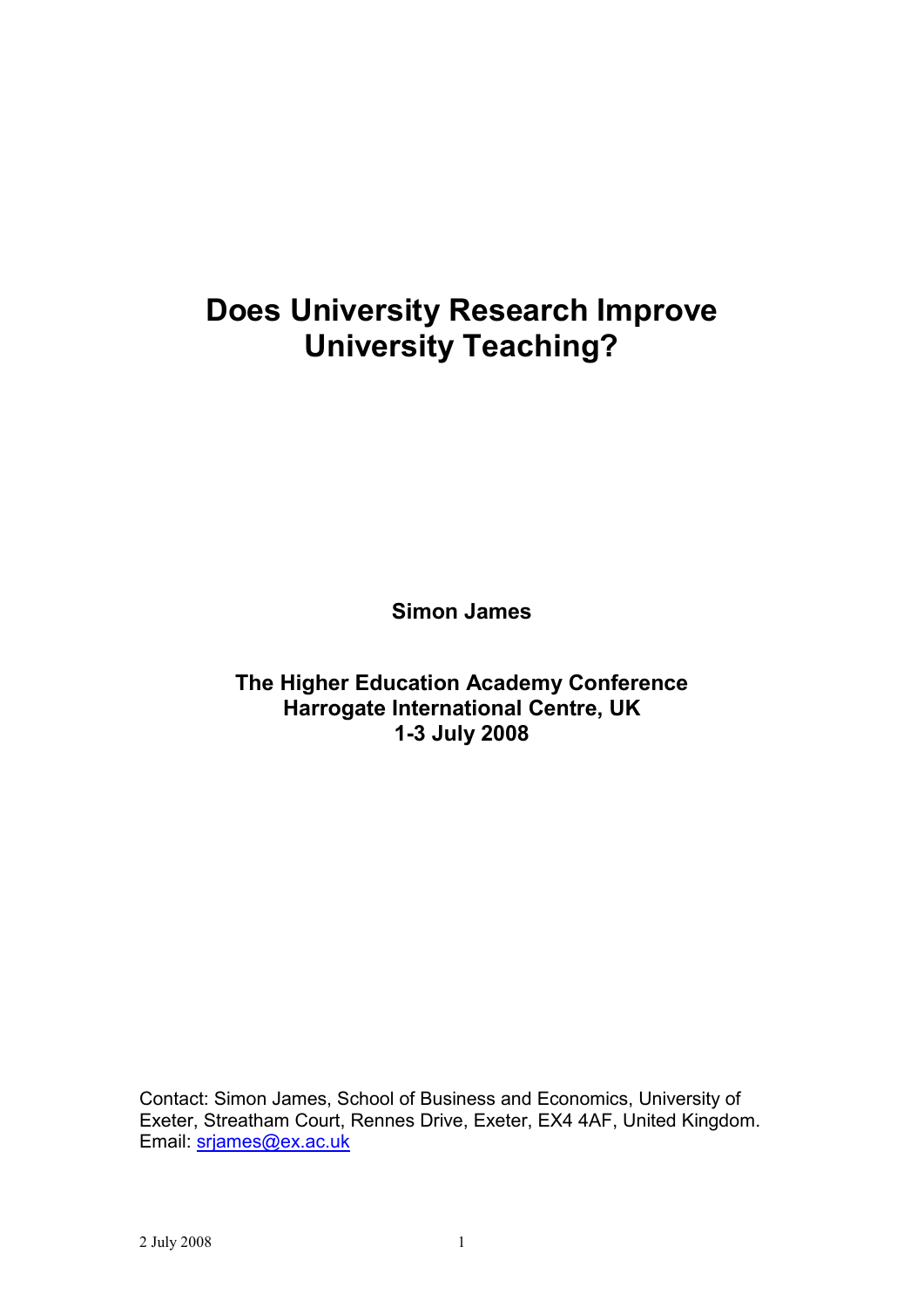# **Abstract**

The Research Assessment Exercise (RAE) and the Quality Assurance Agency (QAA) generated a natural experiment in which UK universities strove to achieve the best results they could for their research and teaching. A review of the two exercises and a discussion of the relationship between university teaching and research appear in James (2005). This paper presents an analysis of the results for departments in Management and Economics.

# 1. Introduction

University research is widely thought to improve university teaching (see for example, Elton, 2001). HEFCE (2000) identified three main mechanisms by which teaching benefits from research and scholarly activity and these are summarised in Table 1. The first was direct knowledge-led benefits where student learning can gain from knowledge at the 'cutting edge'. Secondly there may be 'direct culture-led' benefits arising from students being exposed to a research culture. Thirdly there may be 'indirect resource-based' benefits whereby teaching can benefit from the resources made available for research and to beneficial effects on the reputation of institutions and the calibre of staff it can attract. In another survey Zaman (2004) has also identified a number of possible links between teaching and research.

The extent of such benefits is very difficult to measure. However, UK universities have been subject to extensive and detailed research of their research output by the Research Assessment Exercise (RAE) and teaching quality by the Quality Assurance Agency (QAA). These have generated a very large amount of data. Although as indicated below there are substantial difficulties in interpreting this data, it does provide a huge amount of information about the academic output of UK universities.

There has been some work examining the UK's research assessment results and teaching quality assessment (TQA). For example, Drennan and Beck (2001) examined the relationship between TQA scores and other variables. They took the mean TQA scores for all subjects across each institution with the mean RAE scores from the 1996 exercise. In order to isolate the contribution of research to teaching quality results the authors also took account of other factors, particularly the entry standards for students in terms of examination scores on entry, the staff/student ratio and spending on libraries and computers. Drennan and Beck found a significant correlation between TQA scores, student entry standards and RAE results. However. since that time there has been a further round of TQA inspections and RAE results. Furthermore their results were general ones across universities and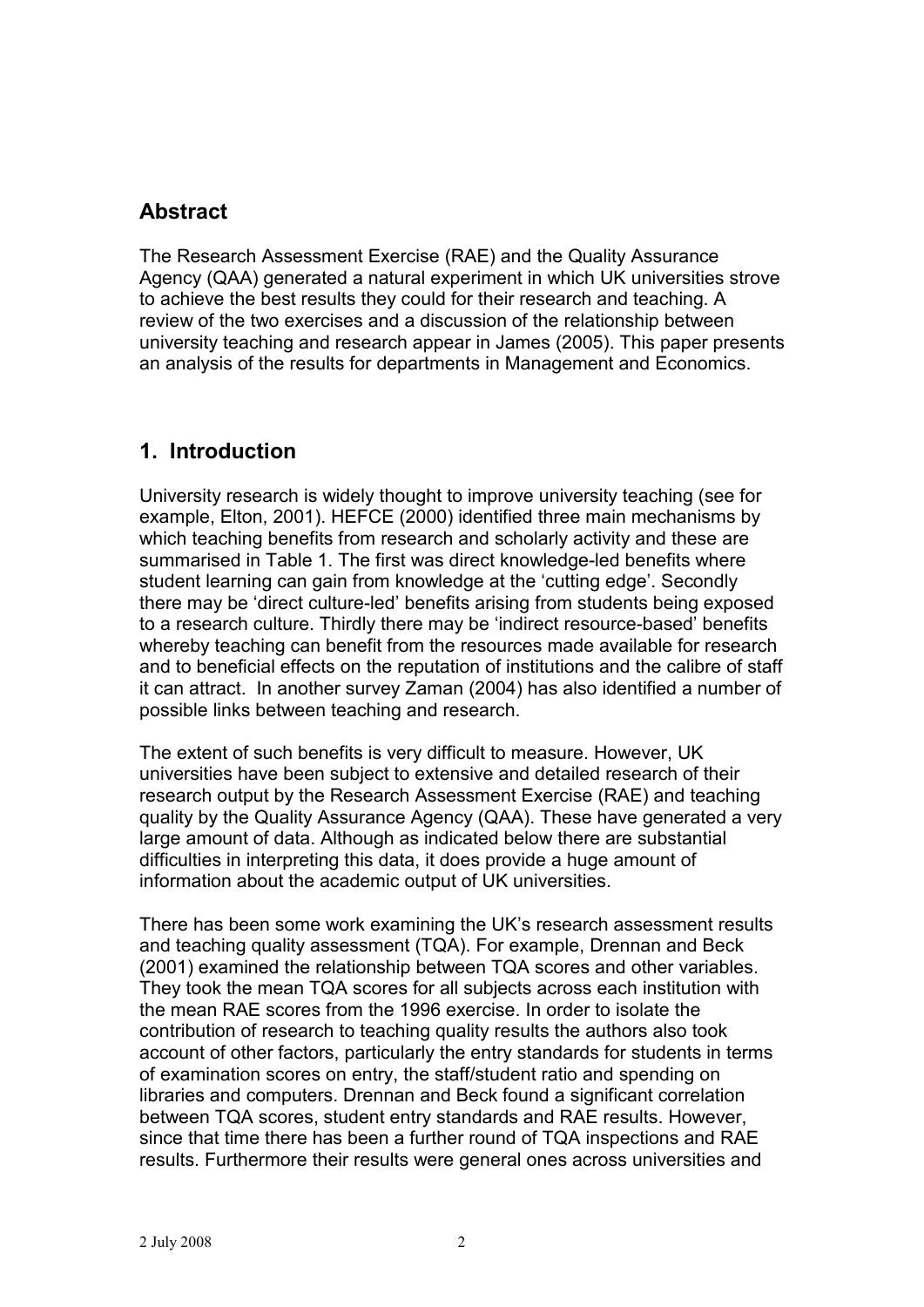this paper focuses on Departments of Business and Management Studies and Departments of Economics.

# Table 1 Reasons Why Research May Enhance Teaching

## Knowledge - led benefits

Active researchers have expert and current knowledge in the field. Textbooks may not contain the latest developments in the field.

Students benefit from direct exposure to current methods and approaches involved in scholarly activity.

### **Culture-led benefits**

Active researchers might be more successful in transmitting a critical approach rather than a passive acceptance of facts.

Students benefit from a spirit of enquiry and might be stimulated by the experience of being at the frontiers of knowledge.

Research increases the credibility of the teachers and thereby might increase the willingness of students to learn.

Research activity could help maintain the teacher's interest in the subject.

There may be a beneficial impact on the reputation of an institution that research can generate.

### Indirect resource-based benefits

Teaching activity may share resources provided for research that would not otherwise be available

Research attracts high quality staff. Furthermore personal abilities and skills necessary for excellence in research might also contribute to excellence in other areas of academic activity.

Research can increase lecturers' skills of communication, methodology as well as confidence and thereby improve their performance as teachers.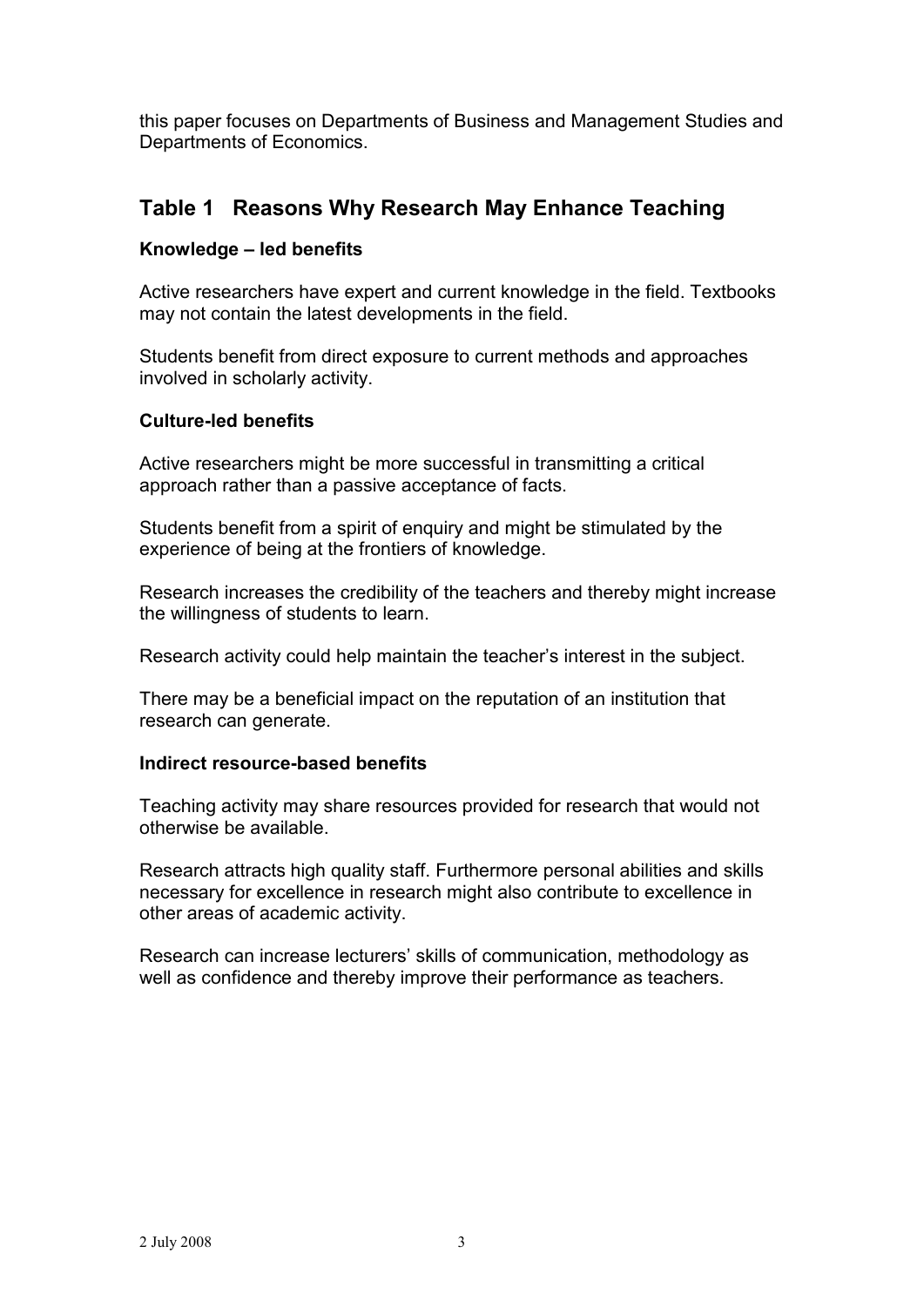## **UK Universities**

It may be helpful to look at the way universities in the UK have sometimes been categorised. A distinction is sometimes made between 'research-led' and 'teaching led' universities. Such a distinction is thought to be present in many countries, including the UK and the USA. In the UK the ancient universities are well known and have long traditions of teaching and research. Many more universities were established in the 19<sup>th</sup> and 20<sup>th</sup> centuries with similar missions of teaching and research. In a supposedly parallel development, polytechnics were established with a primary mission of teaching. The Polytechnics and Colleges Funding Council (PCFC) was formed in 1988 to allocate government funding across this sector but had only a small amount of money to support research. The 1992 Further and Higher Education Act led to most of the institutions covered by the PCFC being retitled as universities. However, as noted for example by HEFCE (1997), the post 1992 universities 'had a stronger orientation toward professional education and multi-disciplinary study. Their smaller research portfolios were built up from consultancy or contract and applied work, sponsored by (often local) users'. In contrast HEFCE pointed out that 'all institutions funded by the Universities Funding Council were funded for research, and had reasonably similar amounts of teaching and research activity and similar disciplinary priorities'.

# 2. The Research Assessment Exercise and the Quality **Assurance Agency**

## The Research Assessment Exercise

The Research Assessment Exercise (RAE) was set up to measure research output in higher education in the UK in order to form the basis of allocating public money for research. The RAE was first undertaken in 1986 and subsequently in 1989, 1992, 1996 and 2001. The following RAE took place in 2007 with the results due to be published in December 2008. The RAE was changed significantly in 1992 with the creation of the new universities largely from the established polytechnics and the setting up of new Higher Education **Funding Councils.** 

For the 2001 RAE research was divided into subject areas, known as Units of Assessment (UoAs) and institutions of higher education were invited to make submissions to as many UoAs as they chose. Each submission contained a list of 'research active staff' with up to four research outputs per person for the previous five years in most subjects but seven years in most humanities subjects. The research outputs could consist of journal articles, books, book chapters and so on. Each UoA Panel then made judgements about the quality of the research submission and allocated a rating varying from 1 (excellence achieved in none or virtually none of the research submitted) up to 5<sup>\*</sup> (more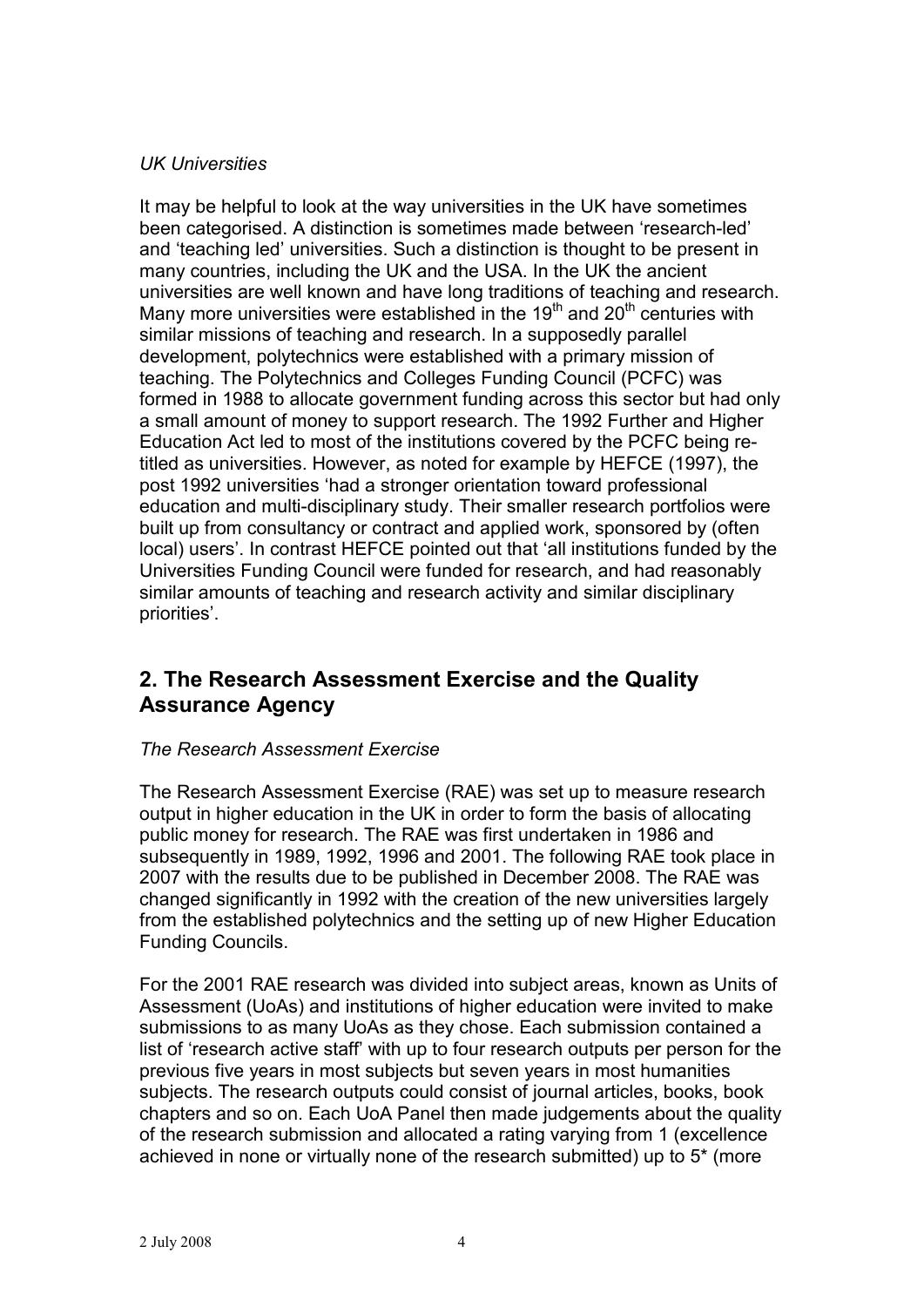than half the research at international levels of excellence). Further details of the rating scale and definitions are given in James (2005).

## The RAF  $2001 \cdot$  Overall Results

For the 2001 RAE There were 2.598 submissions from 173 institutions of higher education for the RAE 2001. The submissions represented the work of just over 48,000 researchers. The results were announced with claims that the RAE had substantially improved research output in the UK. As Table 2 shows, in 1996 31 per cent of research active academics worked in 573 departments rated at 5 or 5<sup>\*</sup> (a substantial proportion of the work submitted was of 'international excellence'). In 2001 55 per cent of academics of research active staff were working in 1,081 departments rated at 5 or 5<sup>\*</sup>. Furthermore 64 per cent of the work submitted was ranked at levels of national or international levels of excellence – ratings of 4, 5 or 5<sup>\*</sup>.

|                | .             |            |           | ---           |            |               |
|----------------|---------------|------------|-----------|---------------|------------|---------------|
|                |               |            |           |               |            |               |
| Rating         | <b>Number</b> | Percentage | Number    | <b>Number</b> | Percentage | <b>Number</b> |
|                | of staff      | of staff   | of depts. | of staff      | of staff   | of depts      |
| $5*$           | 5,173         | 10.8       | 170       | 8,975         | 18.7       | 326           |
| 5              | 9,610         | 20.0       | 403       | 17,278        | 36.0       | 755           |
| 4              | 13,263        | 27.6       | 671       | 11,913        | 24.8       | 690           |
| 3a             | 8,862         | 18.4       | 528       | 5,981         | 12.4       | 520           |
| 3 <sub>b</sub> | 5,233         | 10.9       | 422       | 2,635         | 5.5        | 279           |
| 2              | 4,329         | 9.0        | 464       | 1,144         | 2.4        | 140           |
|                | 1,625         | 3.4        | 236       | 94            | 0.2        | 18            |
| Total          | 48,095        | 100        | 2894      | 48,020        | 100        | 2,728         |

## Table 2 The Distribution of Staff and Departments in RAE Grades

 $2001$ 

Source: House of Commons (2002).

 $1006$ 

There have been reservations expressed that the improved scores were not entirely the result of improvements in research output but to some extent because UK universities were becoming more expert in manipulating the RAE system. The Parliamentary Science and Technology Committee considered certain concerns, for example of a possible adverse effect on teaching: 'If a strong financial incentive is introduced in one area of universities' activities, it cannot fail to have a negative effect elsewhere. It seems likely that the RAE has had this effect on teaching' (House of Commons, 2002, para. 48). The Committee thought that the RAE had distracted universities from other traditional contributions and concluded that:

The RAE has undoubtedly brought benefits but it has also caused collateral damage. It has damaged staff careers and it has distracted universities from their teaching, community and economic development roles. Higher education should encourage excellence in all these areas, not just in research (para.  $59$ ).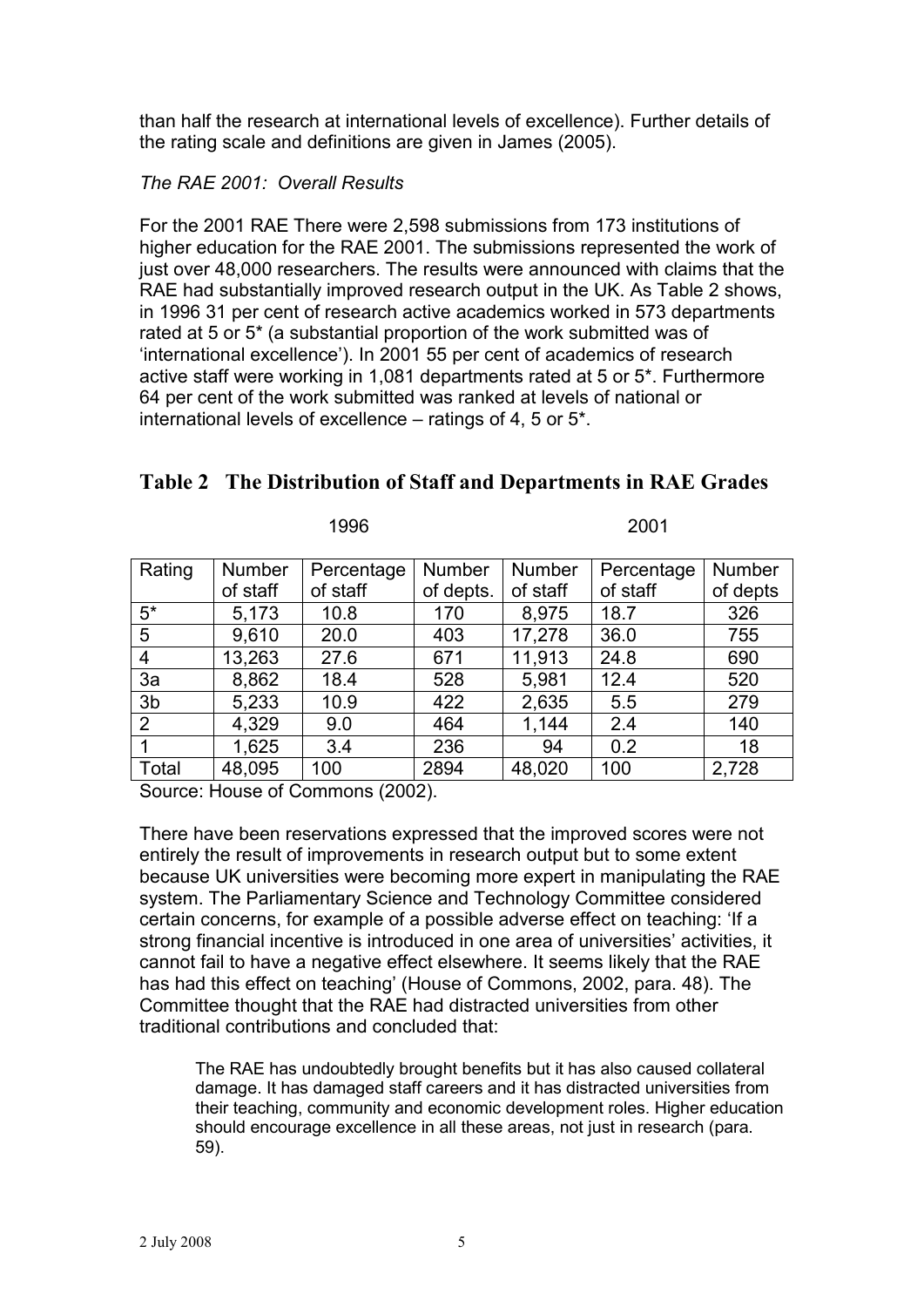## The RAE Results in Business and Management and in Economics

The RAE results are available on the Higher Education and Research Opportunites (HERO) website http://www.hero.ac.uk/rae/Results/. The outcomes for Business and Management Studies are discussed in the overview report RAE (2002a) and for Economics and Econometrics in RAE  $(2002b).$ 

### The Quality Assurance Agency

The Quality Assurance Agency was established to provide public assurance that the standards and quality in higher education are being safequarded and enhanced (QAA, 2004). Further details of the process of teaching quality assessment (TQA) are given in James (2005) and it might be relevant to add that the present author was a specialist subject reviewer for this exercise. Essentially six aspects of teaching in a department were given a ranking ranging from 1 (aims and objectives not met) to a maximum of 4 (the aspect gave a full contribution to teaching) thus giving a theoretical 'total score' of between 4 and a maximum of 24.

# 3. Relationships Relating to RAE and QAA scores.

### Limitations of the Data

There are limitations to the reliance that can be put on calculations based on data such as that generated by the RAE and the QAA – even though both produced a great deal of detailed information painstakingly collected about UK university departments - and these are discussed further in James (2005). Nevertheless it is worthwhile analysing this rich source of data.

### Possible Relationships between Research and Teaching.

The RAE was conducted in the same way throughout the UK but the QAA reviews differed for Scotland and Wales. Therefore departments of Economics and Business and Management in English universities and Northern Ireland are included in these calculations but not those from Scotland or Wales.

For the purposes of statistical testing, the QAA results were divided into two groups. The higher-scoring group consisted of those achieving the 24 point maximum together with those just below at 23. Those who scored 22 or fewer overall points were included in the second group.

For the RAE those scoring 4 or 5 with virtually all their submitted output deemed to be of national or international excellence were put in the higher category and the rest - those scoring 2 or  $3 - in$  the lower category.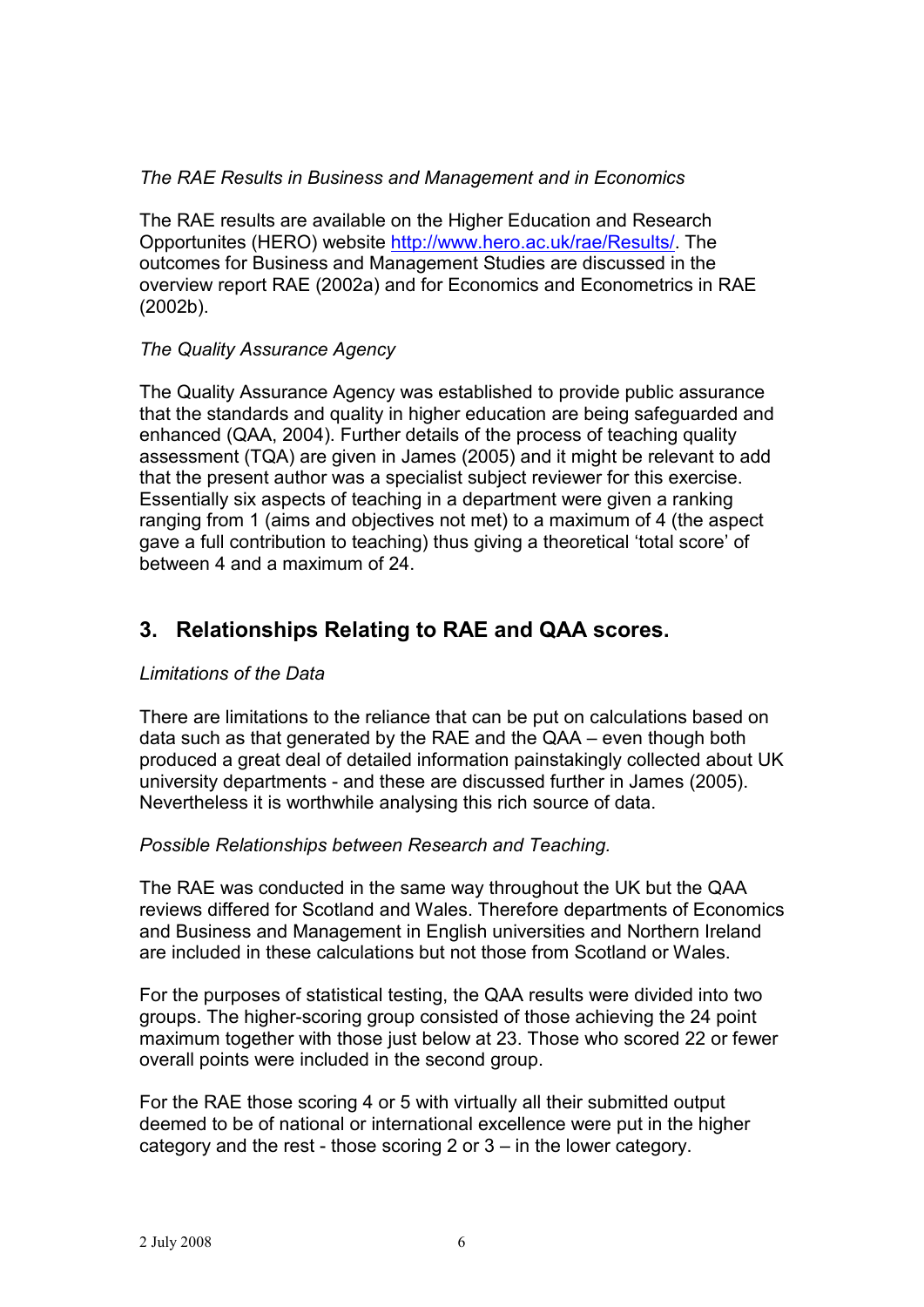The results for Business and Management are shown in Table 3 and for Economics in Table 4.

## Table 3 Teaching Quality and Research Output in Departments of Business and Management in Universities in **England and N. Ireland**

|               |          | RAE 4 or 5 RAE 2 or 3 |    |
|---------------|----------|-----------------------|----|
| QAA<br>Result | 23 or 24 | $\overline{7}$        | 8  |
|               | 20 to 22 |                       | 15 |

GGGGGGGGGGGGGGGGGGGGGGGGGGGGGGGGGGGGGGGGGGGGG

N = 37,  $\chi^2$  = 0.836, correlation = 0.149, p = 0.361

GGGGGGGGGGGGGGGGGGGGGGGGGGGGGGGGGGGGGGGGGGGGGG

## Table 4 Teaching Quality and Research Output in Departments of Economics in Universities in England and N. **lreland**

|               |          | RAE 4 or 5 RAE 2 or 3 |   |
|---------------|----------|-----------------------|---|
| QAA<br>Result | 23 or 24 | -18                   | 4 |
|               | 20 to 22 | 6                     | 5 |

GGGGGGGGGGGGGGGGGGGGGGGGGGGGGGGGGGGGGGGGGGGGGG

GGGGGGGGGGGGGGGGGGGGGGGGGGGGGGGGGGGGGGGGGGGGGGGGGGGGGG

N = 33,  $\chi^2$  = 2.75, correlation = 0.277, p = 0.097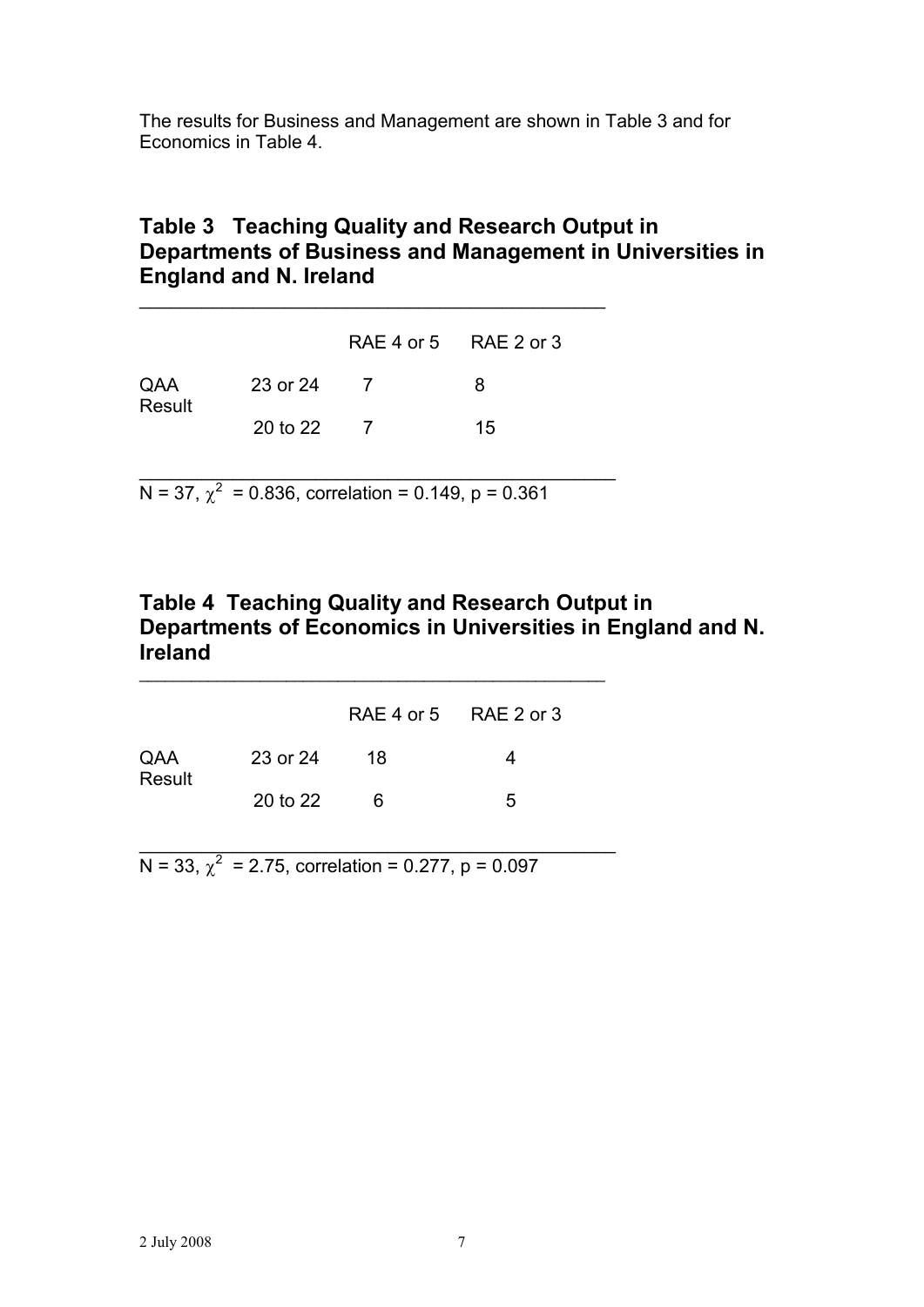The pattern of results is consistent with high quality research being linked to teaching quality, but chi-square analysis generates no statistically significant association between higher scores in the RAE and higher scores in the QAA reviews for Business and Management. However, the results for Economics are significant at the 10 per cent level but not at the 5 per cent level. This result is discussed further below.

One interesting dimension is the comparative performance of 'pre-1992' or 'research-led' and new 'post-1992' or 'teaching-led' universities as described above. It is to be expected that the former would score better than the latter at high quality research and that is true both for Business and Management and for Economics.

There is no similar dominance of either sector in the QAA teaching scores. Table 5 presents the QAA results for Business and Management and for Economics. More departments are included in this calculation as many were covered by the QAA but did not submit to the RAE under the same subject headings. The results indicate that there is no significant difference in the QAA scores between the two categories of university. Even taking account of the serious limitations involved in using such data, it does not seem that high quality research is necessary for high quality teaching.

# Table 5 Teaching Quality in 'research-led' and 'teaching-led' Universities in Economics and Business and Management in **England and N. Ireland**

|               |          | Universities |                    |  |  |
|---------------|----------|--------------|--------------------|--|--|
|               |          |              | Pre-1992 Post-1992 |  |  |
| QAA<br>Result | 23 or 24 | 15           | 32                 |  |  |
|               | 20 to 22 | -21          | 33                 |  |  |

 $N = 101$ ,  $\chi^2 = 0.532$ , correlation = 0.072, p = 0.465

# 4. Discussion and Further Research

As already indicated, there are limitations to analysing quantitative data of the sort considered here. It is very difficult to isolate the effects of research on teaching from the effects of the resources available to the institution, the staff and the students and other factors. There is scope for some further analysis of this kind on the basis of other information but, on the basis of the evidence so far, it does not seem that high quality research as defined by the RAE has a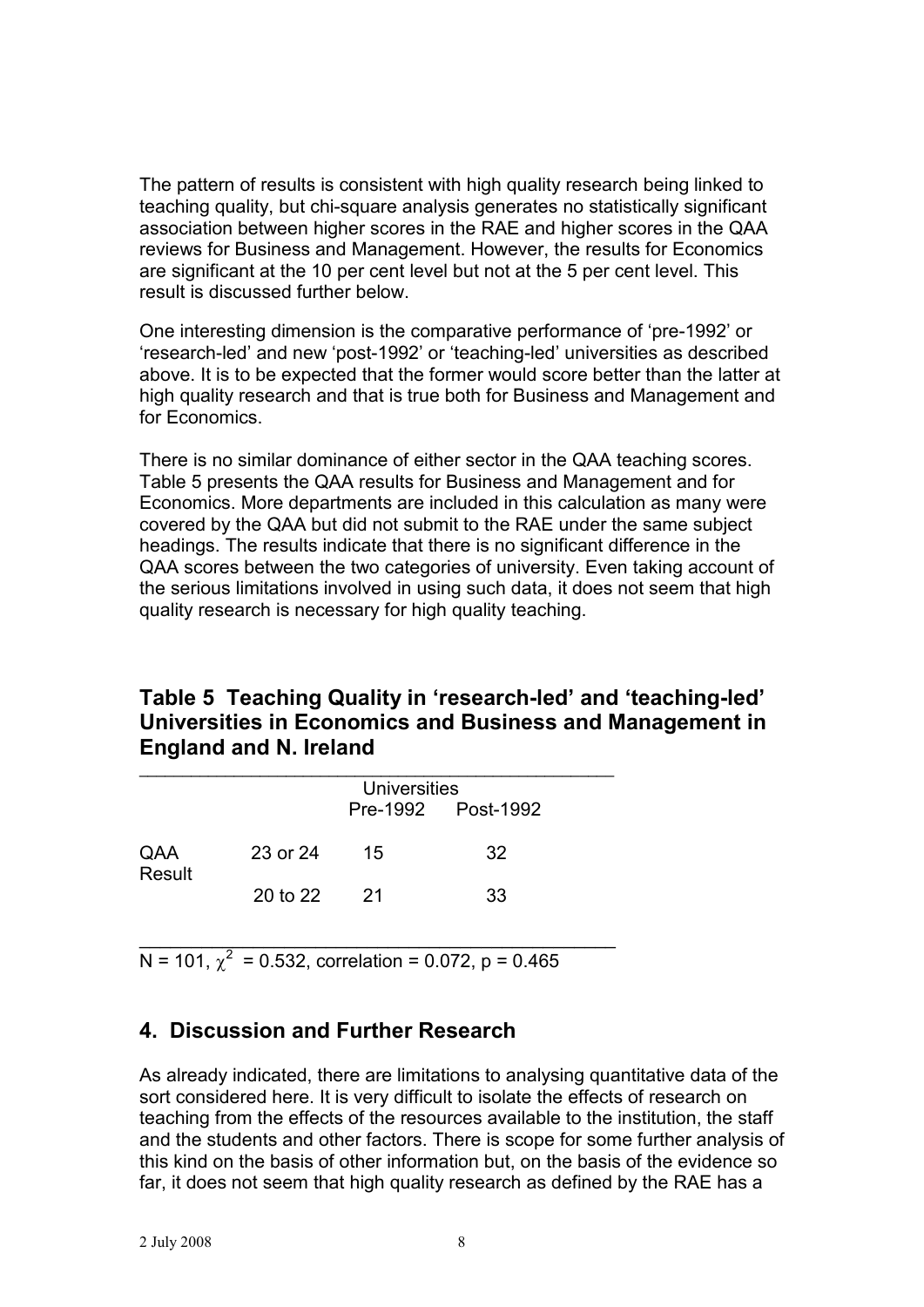very large and measurable benefit on the quality of teaching in Business and Management.

Nevertheless, within that general overall conclusion, while in Business and Management there is no statistically significant association between higher scores in the RAE and higher scores in the QAA reviews, the analysis indicates that for Economics the results are significant at the 10 per cent level though not at the 5 per cent level.

Such a result may have arisen for one or more of a range of reasons, not least of which is that there are a relatively small number of observations. However there are other possibilities. For example Business and Management departments often find students to be a more lucrative source of revenue than do Economics departments. Therefore the best Economics departments might spend more time and have come to be more effective in tapping the RAE source of research revenue than less successful Economics departments and Business and Management departments as a whole. For such reasons a good RAE score might also be personally more important for successful academics in Economics than it is for successful academics in Business and Management.

However, there is still the central question of the relationship between research and teaching and, in this case, high quality research as defined by the RAE and high quality teaching as defined by the QAA. One possibility is that the type of research that counts the most in the RAE, as described above, is more important for high-quality teaching in Economics than it is in Business and Management, though research in general might be just as important in both. This possibility would seem to be supported by the different range and type of subject matter taught in the two subject areas and, possibly, the most likely career paths of their graduates. In a report on the RAE, the UK Parliamentary Science and Technology Committee stated:

The RAE should recognise that excellent research may not be internationally significant but it may transform the fortunes of a local business or the provision of public services. We recommend that quality criteria concentrate more on the impact of research rather than the place where it has been published (House of Commons, 2004, para. 43).

Possibly if that had happened in the RAE there might have been a stronger relationship between excellent research and excellent teaching quality in Business and Management departments.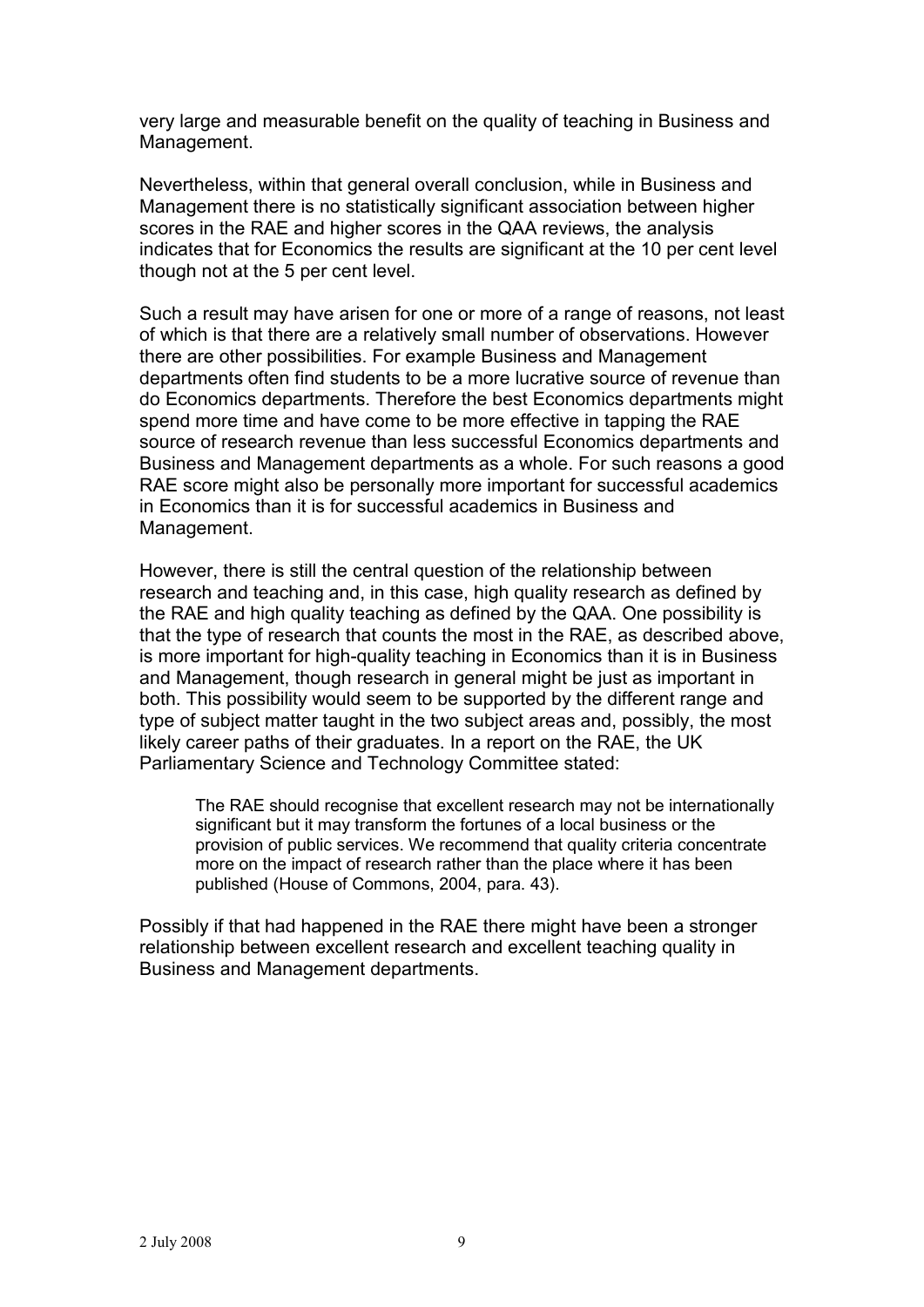# **References**

Drennan, L. and Beck, M. (2001) 'Teaching Quality Assessment Scores: Measuring Quality or Confirming Hierarchy?' The End of Quality? The Sixth Quality in Higher Education Seminar, Birmingham, May. http://www.qualityresearchinternational.com/eog/longpapers.htm, accessed 10 June 2008

Elton, L. (2001) 'Research and Teaching: Conditions for a Positive Link', Teaching in Higher Education, 6, 43-56.

HEFCE (1997). The Impact of the 1992 Research Assessment Exercise on Higher Education Institutions in England, M6/97, Bristol: Higher Education Funding Council for England.

HEFCE (2000) The Interaction Between Research, Teaching and Other **Academic Activity.** http://www.hefce.ac.uk/Research/review/ accessed 30 May 2004.

House of Commons (2002), Science and Technology Committee, 'The Research Assessment Exercise', Session 2001-02, Second Report, http://www.parliament.the-stationeryoffice.co.uk/pa/cm200102/cmselect/cmsctech/507/50702.htm, accessed 10 May 2005.

House of Commons (2004), Science and Technology Committee, 'The Research Assessment Exercise: A Re-Assessment', September 2004, Session 2003-2004, Eleventh Report

http://www.publications.parliament.uk/pa/cm200304/cmselect/cmsctech /586/58602.htm accessed 15 June 2005.

James, Simon (2005). Does University Research Improve University Teaching in Management? University of Exeter Discussion Papers in Management,  $05/01$ .

http://www.sobe.ex.ac.uk/research/management/discussion papers/index.php  $?$ id=314

QAA (2004) A Brief Guide to Quality Assurance in UK Higher Education, http://www.qaa.ac.uk/public/heguide/guide.htm, accessed 12 May 2004.

RAE (2002a) Overview Report, Business and Management Studies, RAE 2001.

http://www.hero.ac.uk/rae/overview/, retrieved 10 June 2008.

RAE (2002b) Overview Report. Economics and Econometrics Panel. RAE 2001.

http://www.hero.ac.uk/rae/overview/, retrieved 10 June 2008.